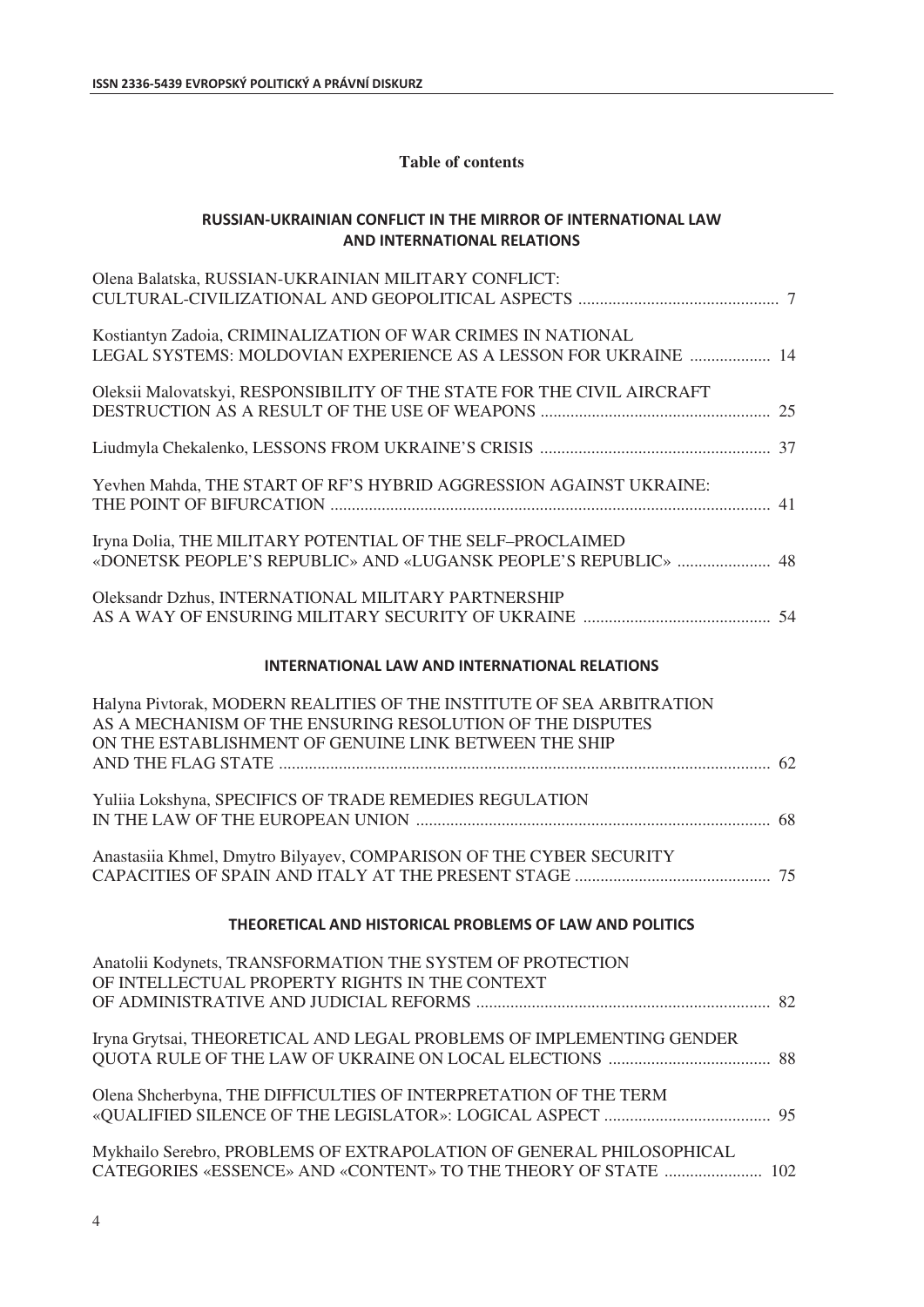| <b>SOCIOLOGICAL DISCOURSE</b>                                                                                                    |  |
|----------------------------------------------------------------------------------------------------------------------------------|--|
|                                                                                                                                  |  |
| Liubov Savchuk, THEORETICAL AND METHODOLOGICAL ANALYSIS<br>OF THE ROLE OF YOUTH PARLIAMENT AS AN AGENT OF POLITICAL              |  |
| Olena Vahina, CODIFICATION OF THE DEPUTY ETHICS IN THE CONTEXT                                                                   |  |
| Mariana Orliv, Serhii Pobihun, PROBLEMS OF IN-SERVICE TRAINING<br>FOR SENIOR EXECUTIVES OF PUBLIC AUTHORITIES AND THE PRIORITIES |  |
|                                                                                                                                  |  |
| Ruslan Kliuchnyk, LOCAL PROTEST AS A FORM OF POLITICAL PARTICIPATION                                                             |  |
| Oleksandr Kabysh, POLITICAL RESOURCES OF POWER STRUCTURES                                                                        |  |
| Olena Klymenko, ARMED FORCES OF UKRAINE IN DONBASS                                                                               |  |
| Boris Filatov, POLITICAL-COMMUNICATION AND POLITICAL-TECHNOLOGICAL<br>FACTORS OF patriotism INSTITUTIONALIZATION AT THE TIME     |  |
| POLITICAL INSTITUTIONS AND SOCIO-POLITICAL PROCESSES                                                                             |  |
| Volodymyr Kuzmenko, PROCLAMATION OF UKRAINIAN SOVIET STATEHOOD:                                                                  |  |
| Tetyana Krasnopolska, INFORMAL DESTRUCTIVE POLITICAL PRACTICES                                                                   |  |
| Vilena Voronova, civilizational engagement AS PSYCHOECOLOGICAL METHODOLOGY:                                                      |  |
| Hennadii Shypunov, LIBERAL SOCIALISM AND SOCIAL LIBERALISM:                                                                      |  |
| Liudmyla Ostafiichuk, PUBLICITY OF A TRIAL AND ITS COMPLETE FIXATION                                                             |  |
| Olena Kostiuchenko, INSTRUMENTAL APPROACH TO DEFINING LEGAL                                                                      |  |

| Serhii Kardash, POLITICAL MODERNIZATION AND SOCIAL STRUCTURE<br>OF SOCIETY IN POST-REVOLUTIONARY UKRAINE: IN SEARCH OF DEPENDENCE  220 |  |
|----------------------------------------------------------------------------------------------------------------------------------------|--|
| Serhii Salnikov, A YOUTH ASSESSMENT OF SOCIAL INSTITUTIONS                                                                             |  |